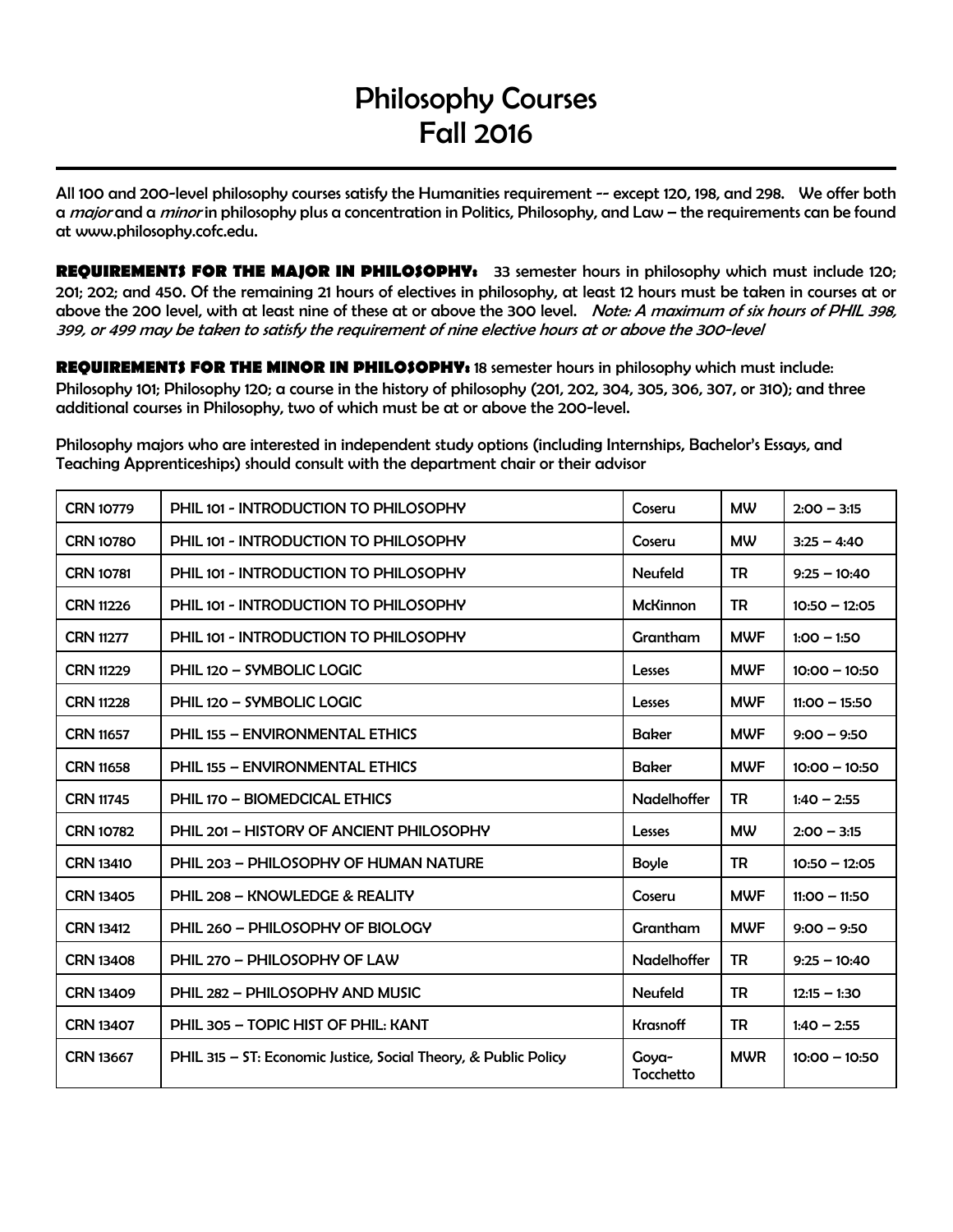## **PHIL 101: Introduction to Philosophy**

Prof. Coseru CRN 10779 (MW 2:00 – 3:15) CRN 10780 (MW 3:25 – 4:40) NO PREREQUISITE

What is the difference between knowledge and mere opinion? Can we be certain of anything? Are there universal criteria for distinguishing between right and wrong? Is there a universal good that can be known by all? Is there a relationship between virtue and happiness? Can we be truly free? Are ideas innate or acquired? What is the relation between reason and faith, or reason and experience? No matter what our answers to these questions, how are we to proceed? What role does culture, gender, politics, science play in shaping our views and our identities? Assuming that judgments and actions can be morally right or wrong, what aspects of actions make them so? Is it the consequence of an action, for example? Or the action itself? And, in general, what is the best way to live? What is the good life? We will examine a variety of answers to these questions through a combination of classical and modern readings.

## **PHIL 101: Introduction to Philosophy**

Prof. Neufeld CRN 10871 (TR 9:25 – 10:40) NO PREREQUISITES

This course covers four broad areas of philosophy: (1) Philosophy and religion: Do we have good reasons to think that a god exists? What kinds of reasons might these be? Is the existence of God compatible with the existence of evil in the world? (2) Skepticism and knowledge: When can we say we know something? How do we justify our beliefs? Do you know that you are not in the Matrix right now? Does it matter? (3) Body and Mind: What is the relationship between mind and body? Is the mind just the brain? What might turn on an answer to this question? (4) We choose the fourth topic together as a class. Topics might include freedom of the will, the nature of morality, or the justification of the exercise of political power?

## **PHIL 101: Introduction to Philosophy**

Prof. McKinnon CRN 11226 (TR 10:50 – 12:05) NO PREREQUISITE

This course will introduce students to a number of topics in contemporary philosophy, often drawing on the resources of other fields such as psychology, linguistics, and sociology. We'll cover a large range of topics including: whether it's rational to have a child; what we can know, and how we can learn from others; why we sometimes don't believe people who are telling the truth; why we sometimes make a plan but fail to follow through; racism, sexism, and privilege; how we can unintentionally discriminate against people; and other topics. This is a discussion based course, and topics are meant to challenge students' values and beliefs in a respectful learning space. .

# **PHIL 101: Introduction to Philosophy**

Prof. Grantham CRN 11277 (MWF 1:00 – 1:50) NO PREREQUISITE

This course offers a general introduction to philosophy, focusing primarily on 4 major themes: (1) Religion: Are there good reasons to think God exists? Is God's existence compatible with evil in the world? (2) Knowledge: Can reason or experience provide objective knowledge of the world? (3) Ethics: Are some ethical beliefs objective or is all ethical reasoning fundamentally subjective? What criteria can we use to determine when an action is morally right? To what extent are we obligated to help those in absolute poverty? (4) Freedom of the Will: If minds are nothing but collections of mindless particles governed by deterministic laws, is free will possible? Throughout, the emphasis will be on developing the skill of critically (but charitably) assessing arguments.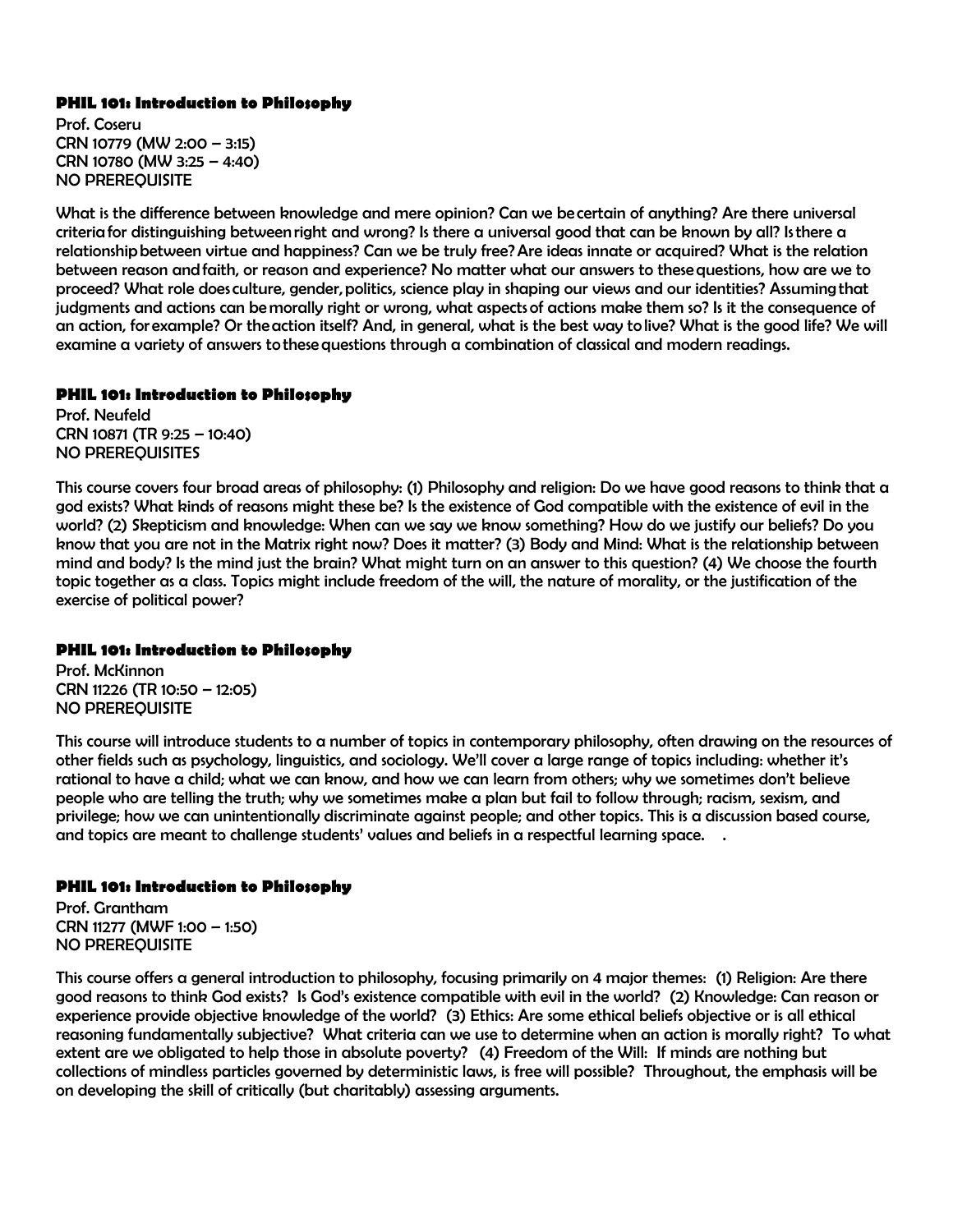#### **PHIL 120: Symbolic Logic**

Prof. Lesses CRN 11229 (MWF 10:00 – 10:50) CRN 11228 (MWF 11:00 – 11:50) NO PREREQUISITE

This course serves as an introduction to the formal methods of deductive logic and aims to foster skills in abstract reasoning. You will learn: (1) to recognize and apply important logical distinctions, (2) to translate the statements and arguments of ordinary language into symbolic notation, (3) to derive a conclusion from a set of premises using the procedure of formal proofs, and (4) to interpret formal statements and arguments. Studying this formal logical system will help teach you to recognize and construct valid arguments and improve your ability to detect mistakes in reasoning.

Note: This course does not count toward the humanities minimum degree requirement. It does count toward the general education requirement in mathematics or logic.

#### **PHIL 155: Environmental Ethics**

Prof. Baker CRN 11657 (MWF 9:00 – 9:50) CRN 11658 (MWF 10:00 – 10:50) NO PREREQUISITE

In this course we consider the questions being addressed by environmental ethicists. The questions they try to answer, sound, at first, rather abstract. What sort of value should be accorded the natural environment? How should we understand ourselves in relation to our environment? What do we owe the environment? What do we owe other animals? But the debates over these issues are lively, and whether we realize it or not, we already act in accordance with some answers to these questions (and not with others). In this class, we will push you to defend your own conclusions about what rights are, about our place in nature, and about what ethics really means. Along the way we will develop analytical skills that should be useful even outside of the topic of environmental ethics.

#### **PHIL 170: Biomedical Ethics**

Prof. Nadelhoffer CRN 11745 (TR 1:40 – 2:55) NO PREREQUISITE

The application of ethical theories to issues and problems in biomedical ethics such as abortion, euthanasia, genetic engineering and genetic counseling, behavior control, death and dying, and medical experimentation.

#### **PHIL 201: History of Ancient Philosophy**

Prof. Lesses CRN 10782 (MW 2:00 – 3:15) PREREQUISITE: 3 semester hours in philosophy or permission of the instructor.

All of Western thought owes an incalculable debt to ancient Greek philosophy. What fascinated Greek philosophical thinkers accordingly constitutes a major part of the Western intellectual inheritance. This course examines the development of the philosophical views of (i) several early Greek thinkers, (ii) Socrates, (iii) Plato, and (iv) Aristotle. As much as possible, these philosophers will be read in the original sources in translation..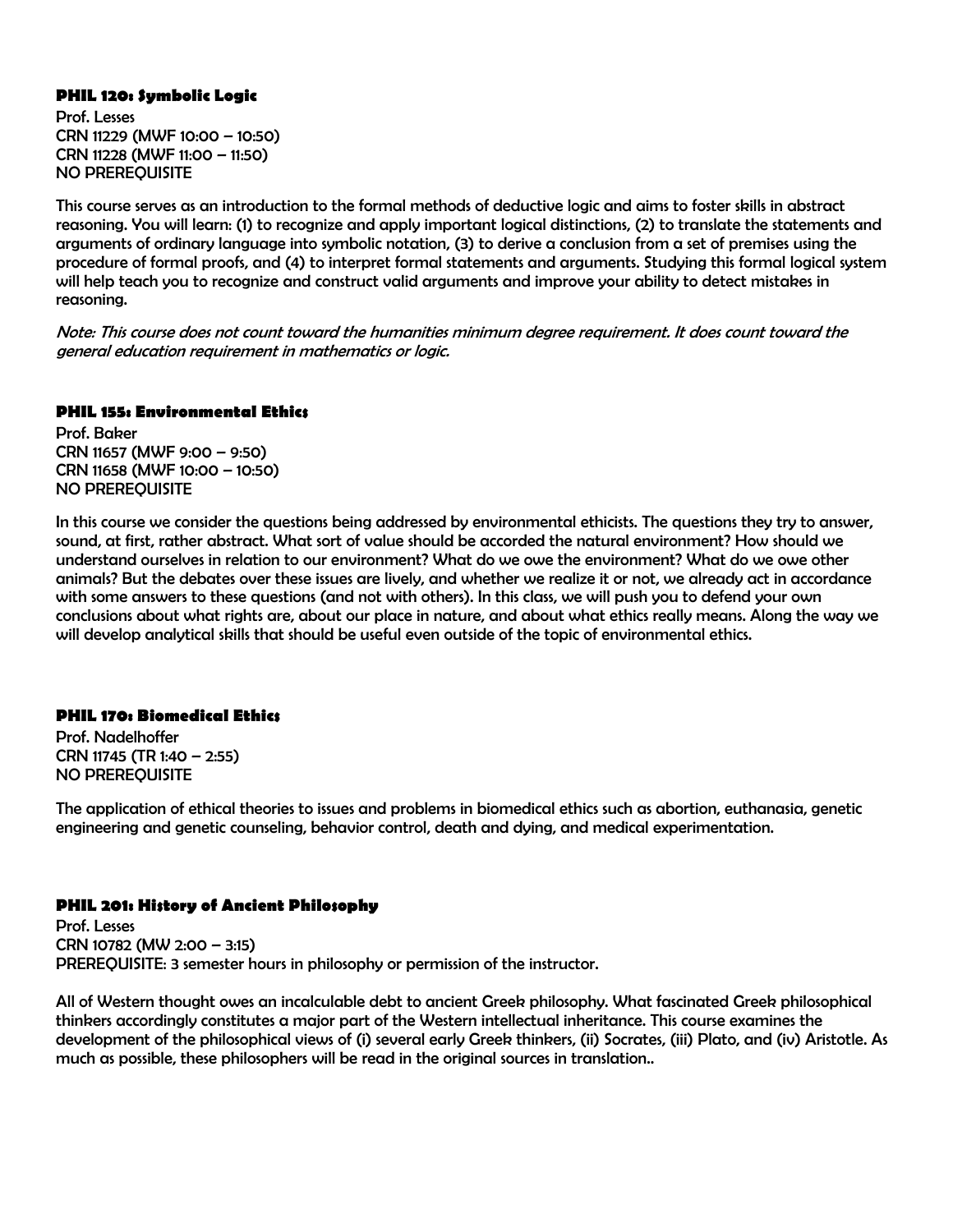## **PHIL 203: Philosophy of Human Nature**

Prof. Boyle CRN 13410 (TR 10:50 – 12:05) NO PREREQUISITES

What does it mean to be human? Are human beings naturally good, bad, or neither? To what extent are we shaped by society, and to what extent by biology? Do men and women have different natures? Do races exist? Drawing on ancient, early modern, Enlightenment, and contemporary sources, we will examine some of the thinkers and religious traditions that have tackled these questions.

## **PHIL 208: Knowledge and Reality**

Prof. Coseru CRN 13405 (MWF 11:00 – 11:50) NO PREREQUISITES

What does it mean to be human? Are human beings naturally good, bad, or neither? To what extent are we shaped by society, and to what extent by biology? Do men and women have different natures? Do races exist? Drawing on ancient, early modern, Enlightenment, and contemporary sources, we will examine some of the thinkers and religious traditions that have tackled these questions.

## **PHIL 260: Philosophy of Biology**

Prof. Grantham CRN 13412 (MWF 9:00 – 9:50) NO PREREQUISITES

This course will introduce some central issues in the rapidly growing field of philosophy of biology. We'll discuss questions at the intersection of biology and philosophy. Possible topics include: How is the scientific theory of evolution related to religious worldviews? Does biology contain universal "laws"? How should we understand key concepts in evolutionary theory (fitness, adaptation, chance)? Do species and other taxonomic groups exist as "real" categories (out there in the world), or are they merely human constructions? Can natural selection explain altruism (e.g., when an animal puts itself at risk in order to help others)? To what extent can human behavior be explained genetically or evolutionarily? Can the study of biology be value-free? If not, does that undermine the objectivity of biology?

#### **PHIL 270: Philosophy of Law**

Prof. Nadelhoffer CRN 13408 (TR 9:25 – 10:40) NO PREREQUISITE

This course is a comprehensive introduction to some of the perennial issues in the philosophy of law. We will focus on theories of law—i.e., accounts of the origin, nature, and justification of law—and on other jurisprudential issues such as law and morality, legal interpretation, law and liberty, and the limits and justification of criminal sanctions. Students will be familiarized with the works of both classical and contemporary legal and political theorists as well as some of the legal cases that have shaped contemporary American law. By the end of the course, students will have gained a solid understanding of different schools of legal thought as well as the tools to decipher legal opinions. The course will be focused primarily on answers to the following questions: What is law? What is the proper relationship between morality and law? How is the U.S. Constitution to be interpreted? What ought to be the limits of our political and legal freedoms? What are the goals and limits of criminal sanctions? The readings for the final section on punishment are drawn from not only philosophy and law but also neuroscience. The goal during this final stretch of the course will be to get you to venture into the applied philosophy of law and test the interdisciplinary waters.